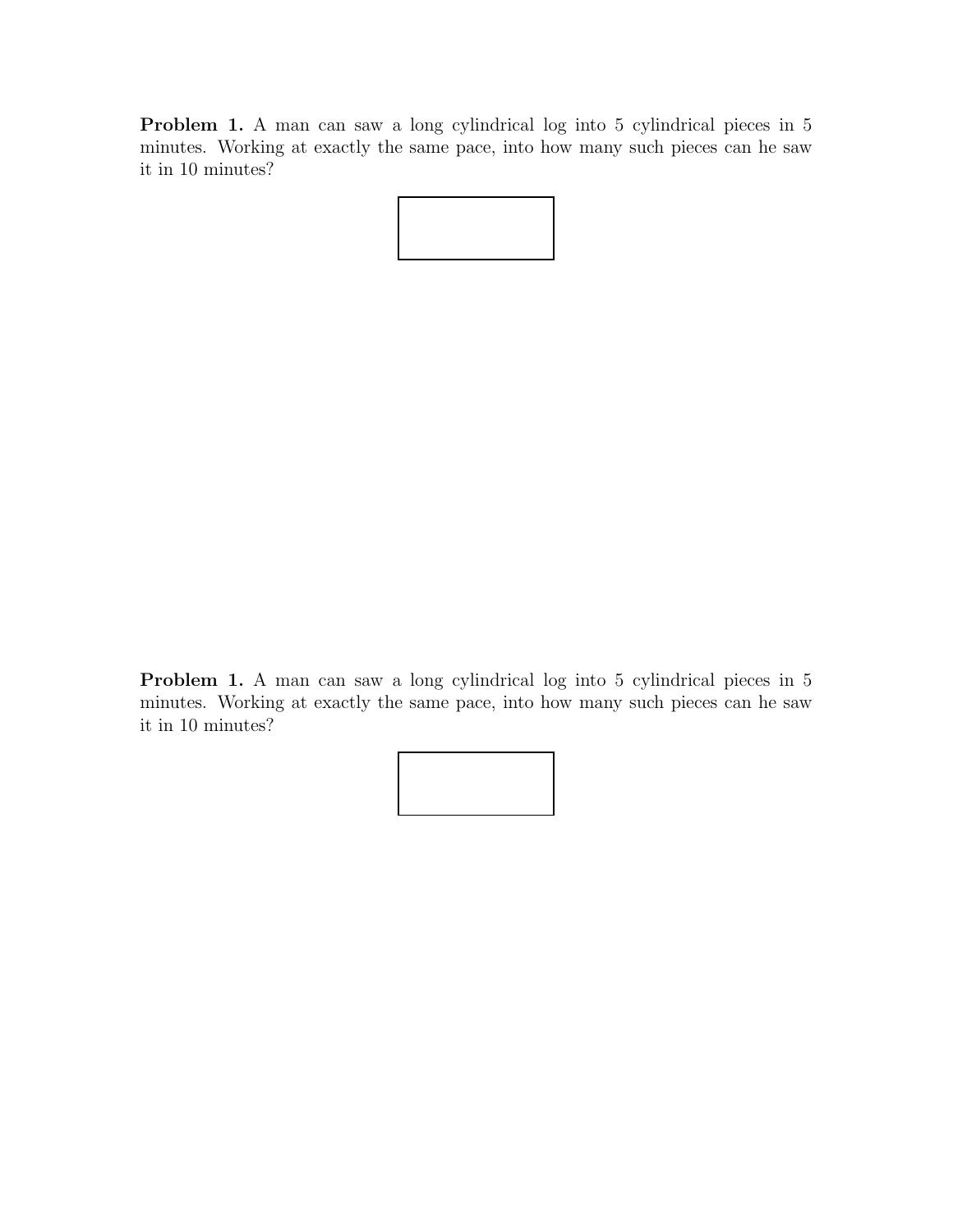Problem 2. Six circles of radius 1 are packed tightly between a circle of radius 1 and an outer circle, as pictured. What portion of the area of the outer ring is covered by the six circles?



Problem 2. Six circles of radius 1 are packed tightly between a circle of radius 1 and an outer circle, as pictured. What portion of the area of the outer ring is covered by the six circles?

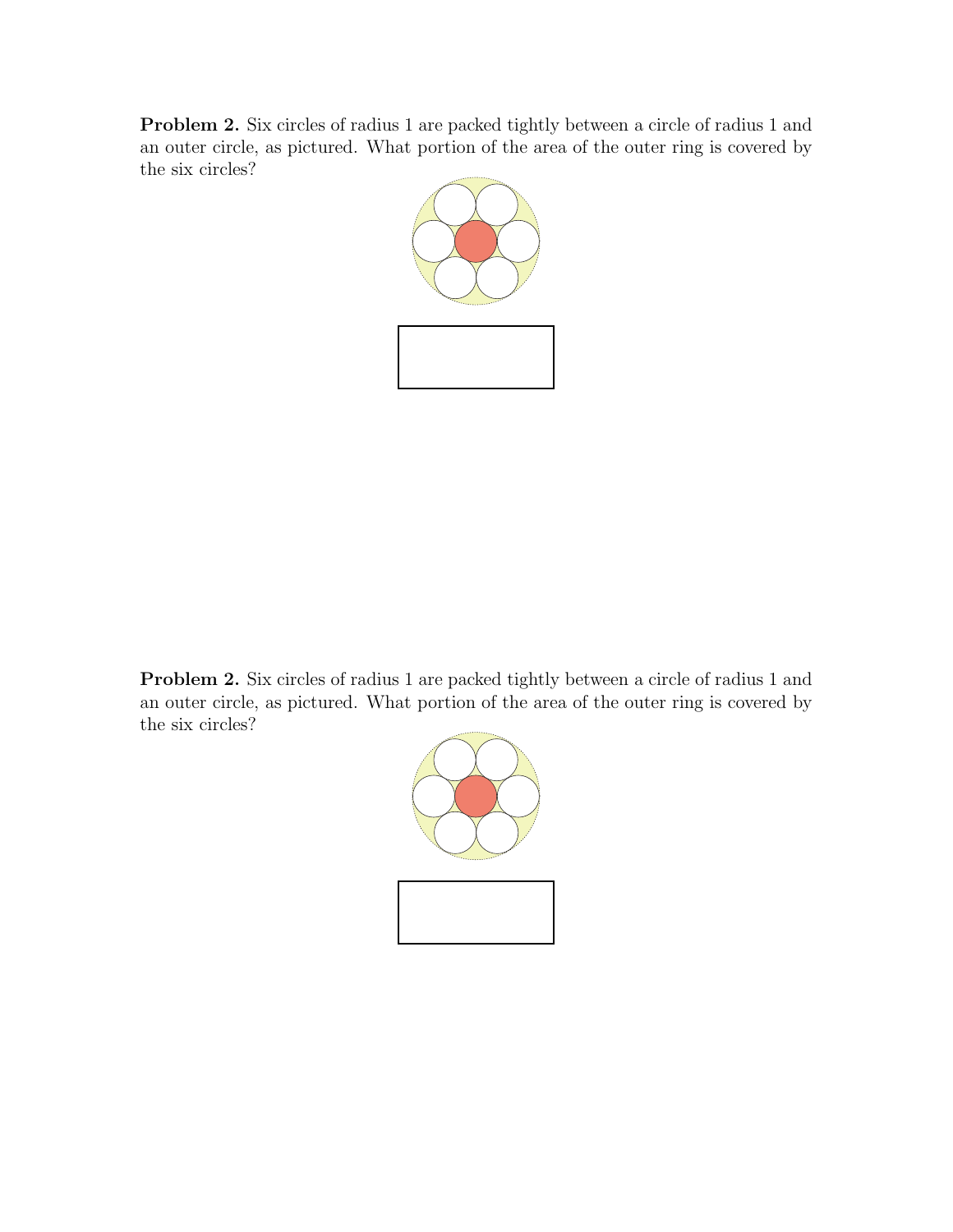Problem 3. Solve for x:

$$
2\log_3 x - \log_3(2x+7) = 2.
$$



Problem 3. Solve for x:

$$
2\log_3 x - \log_3(2x+7) = 2.
$$

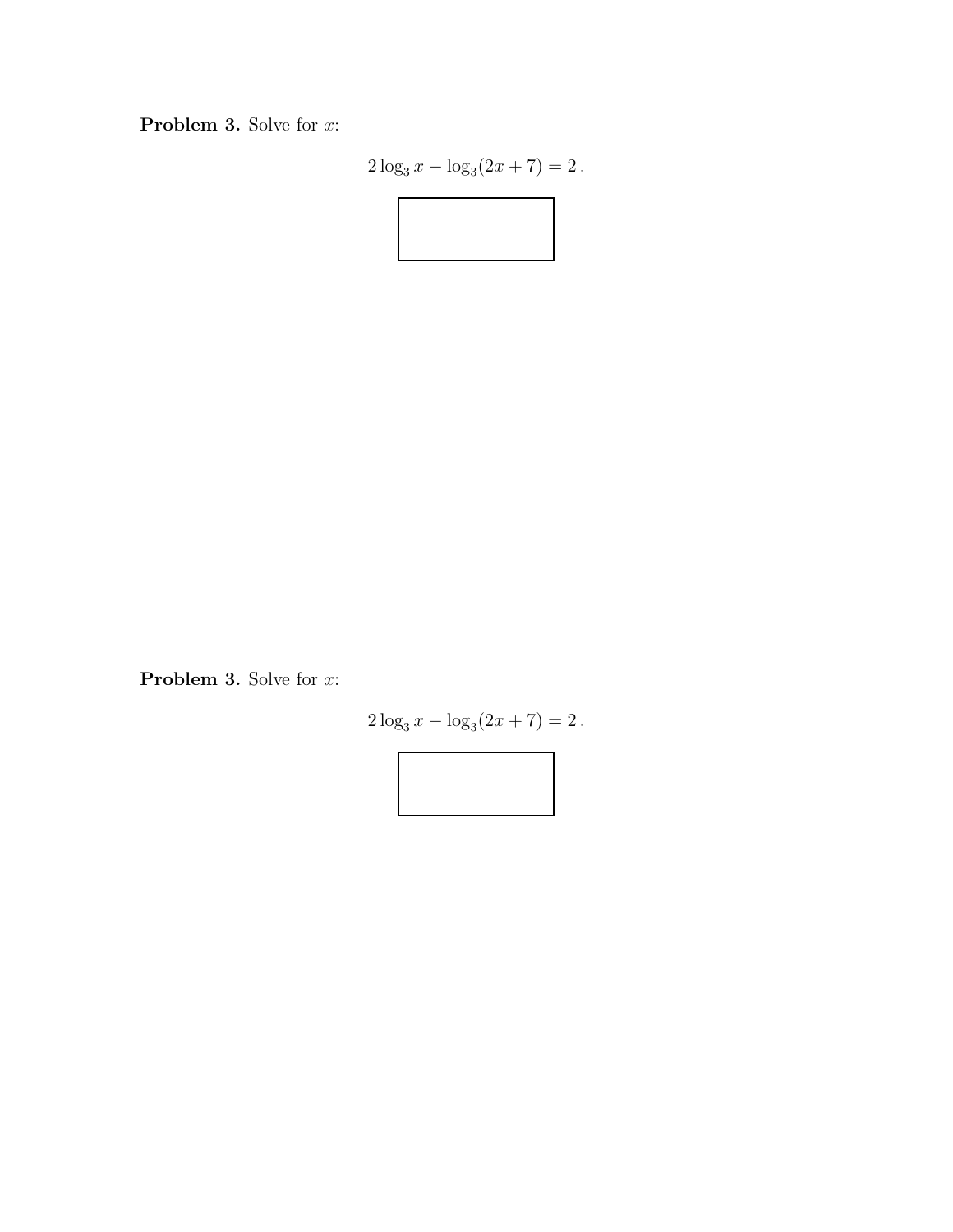Problem 4. A drawer contains 6 red socks and 4 black socks. Two socks are selected randomly (without replacement). What is the probability that the socks are the same color?



Problem 4. A drawer contains 6 red socks and 4 black socks. Two socks are selected randomly (without replacement). What is the probability that the socks are the same color?

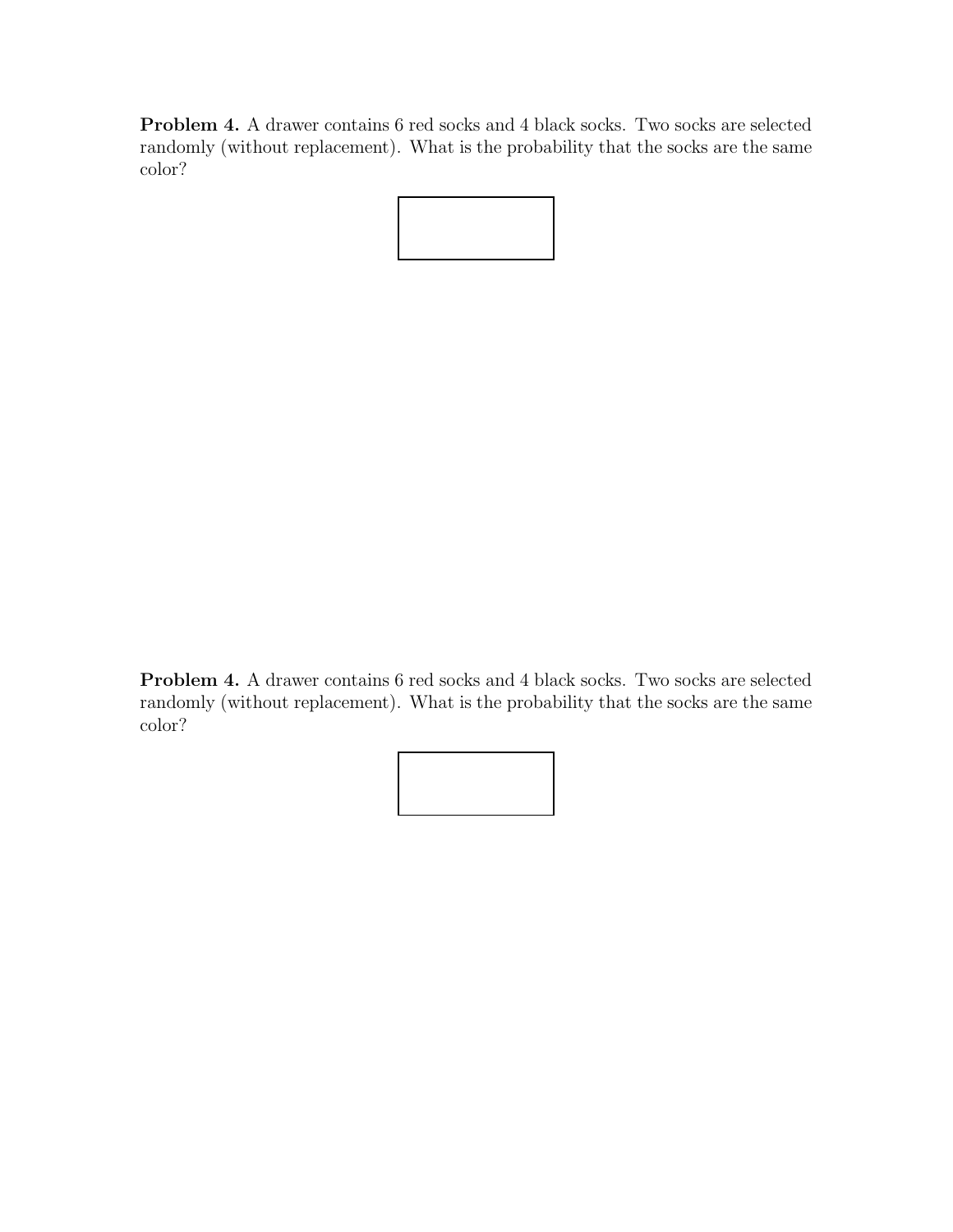**Problem 5.**  $\overline{BC}$  is the hypotenuse of right triangle  $\triangle ABC$ . D is the midpoint of  $\overline{AB}$  and E is the midpoint of  $\overline{AC}$ . If  $CD = 7$  and  $BE = 4$ , then what is BC?



**Problem 5.**  $\overline{BC}$  is the hypotenuse of right triangle  $\triangle ABC$ . D is the midpoint of  $\overline{AB}$  and E is the midpoint of  $\overline{AC}$ . If  $CD = 7$  and  $BE = 4$ , then what is BC?

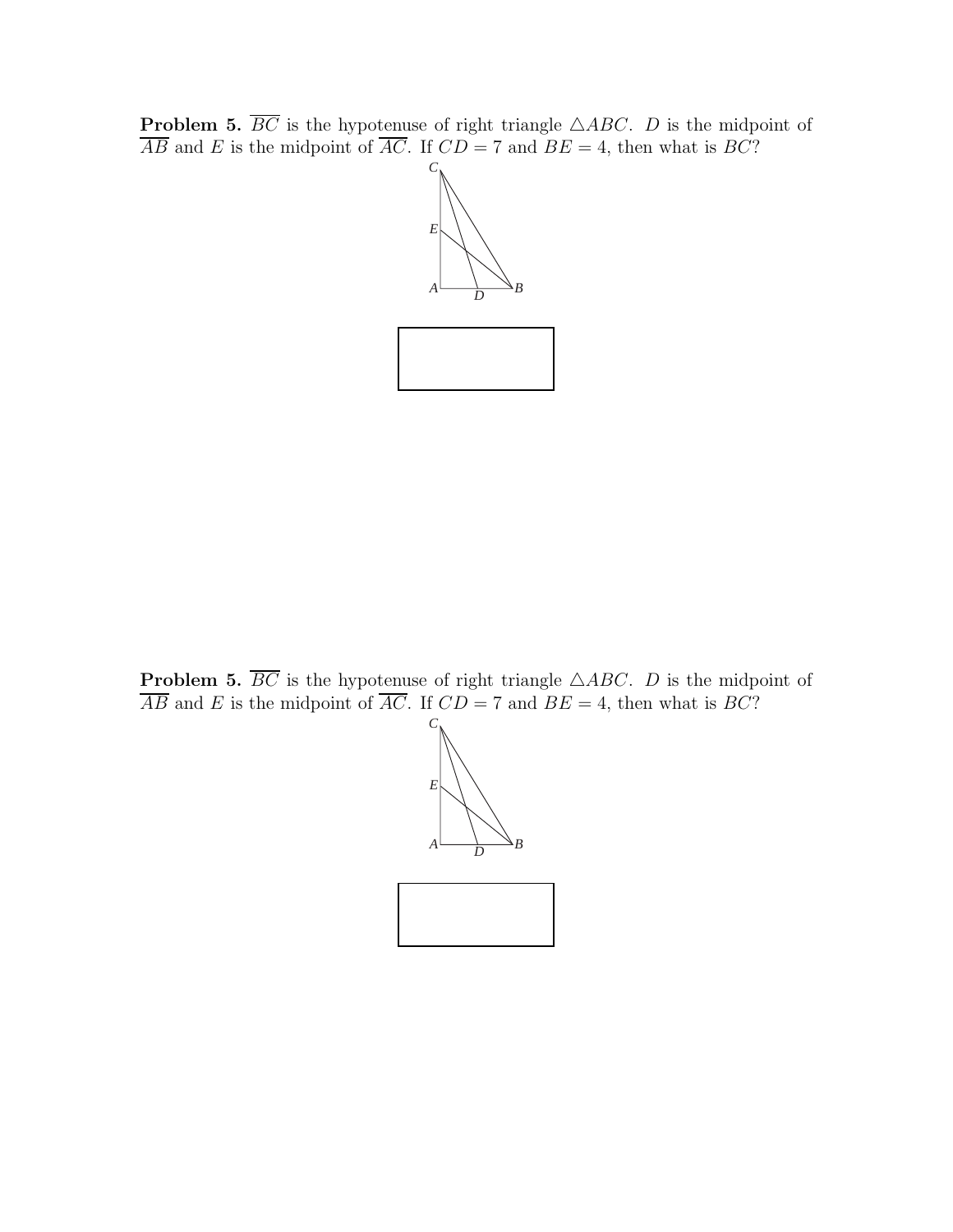**Problem 6.** The polynomial  $f(x) = (-4x+3)^7$  is written out as a sum of multiples of powers of  $x$ . Find the sum of the coefficients.

**Problem 6.** The polynomial  $f(x) = (-4x+3)^7$  is written out as a sum of multiples of powers of  $x$ . Find the sum of the coefficients.

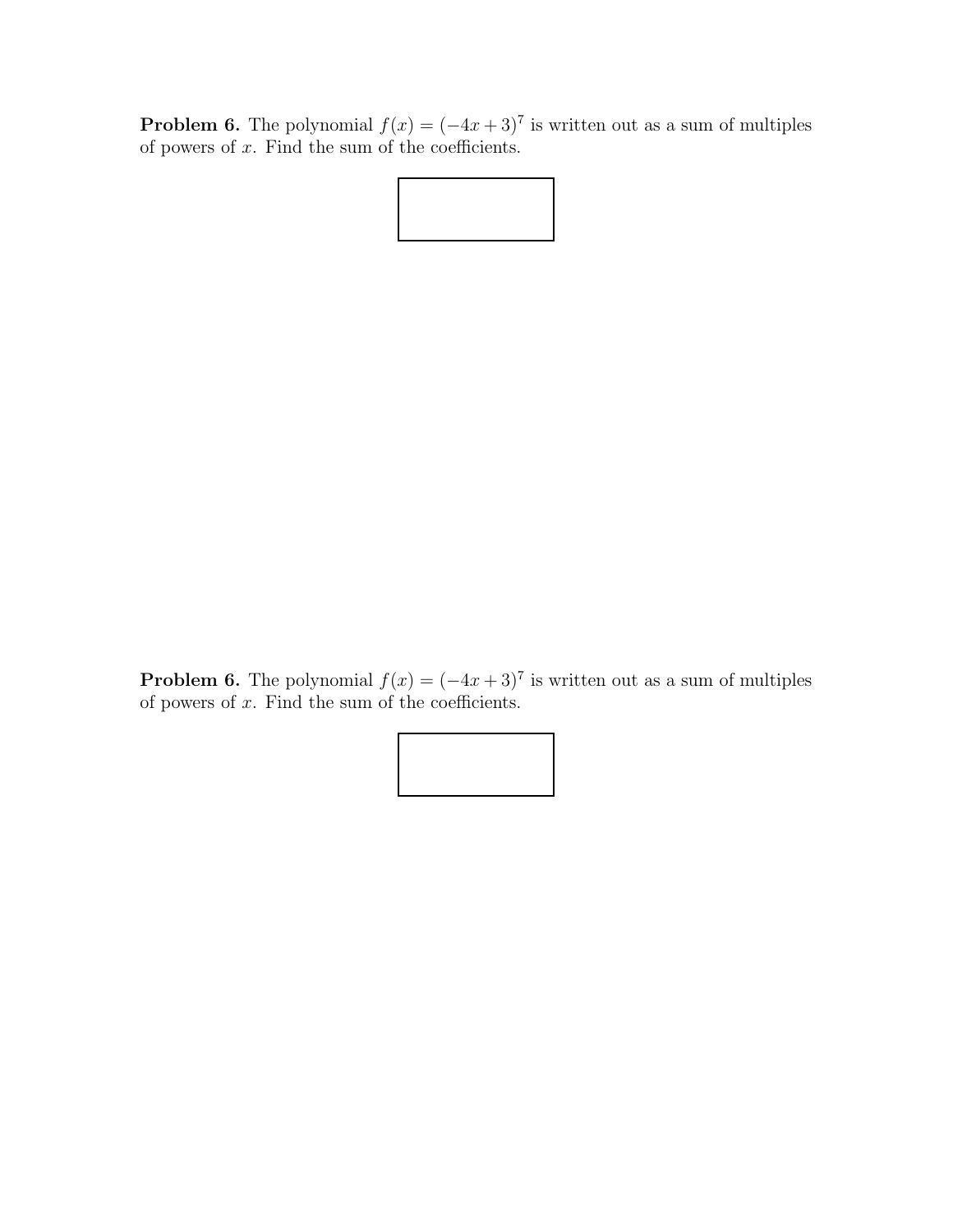Problem 7. A ball of radius 3 is put at the bottom of a cylindrical can of radius 4, touching the side of the can. We then put a ball of radius 2 on top of it, so that it is tangent to the opposite side. How high above the bottom of the can will the top of the second ball be?



Problem 7. A ball of radius 3 is put at the bottom of a cylindrical can of radius 4, touching the side of the can. We then put a ball of radius 2 on top of it, so that it is tangent to the opposite side. How high above the bottom of the can will the top of the second ball be?

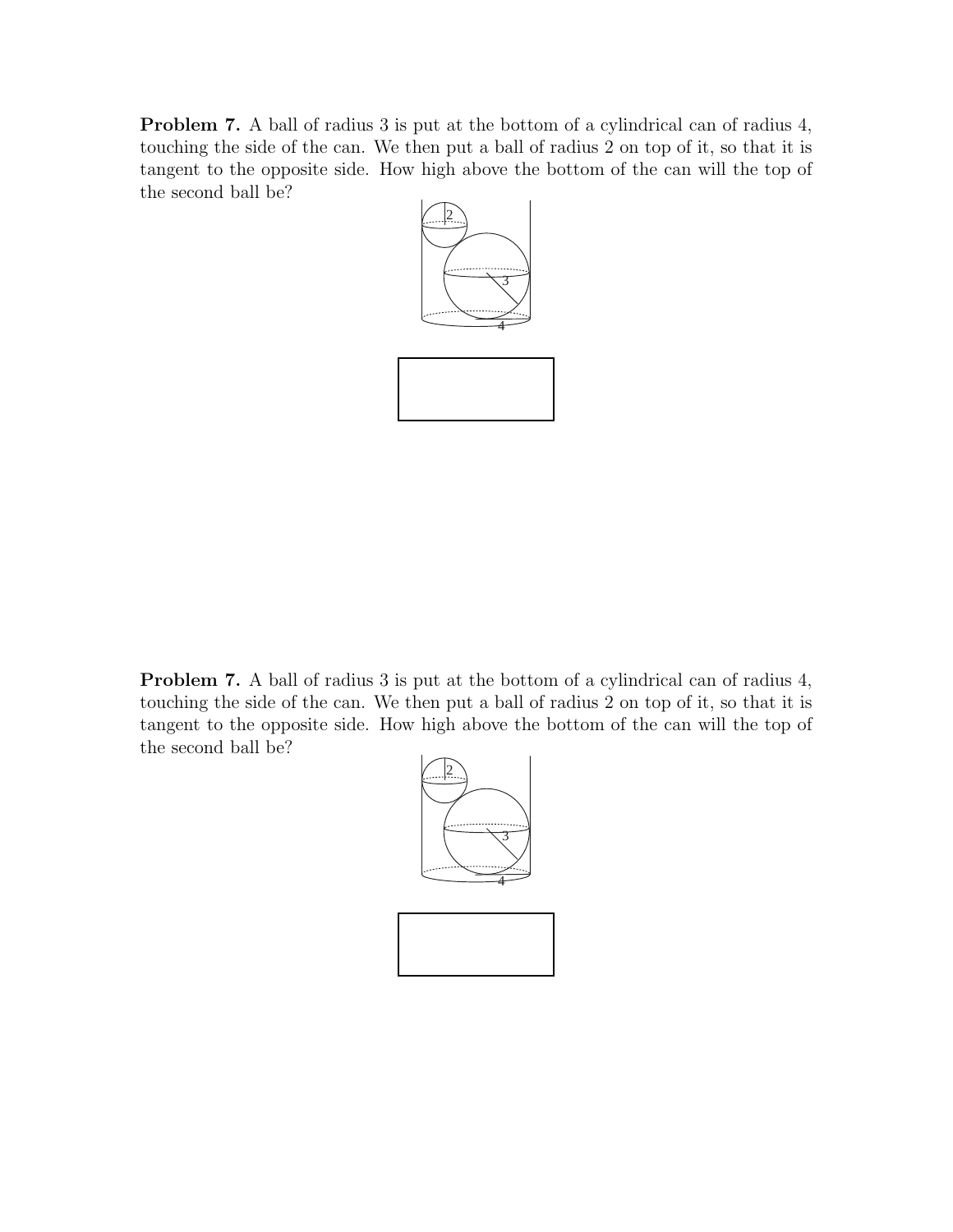Problem 8. How many 3-digit numbers with one each of the digits 5, 7, and 9 are divisible by 11?



Problem 8. How many 3-digit numbers with one each of the digits 5, 7, and 9 are divisible by 11?

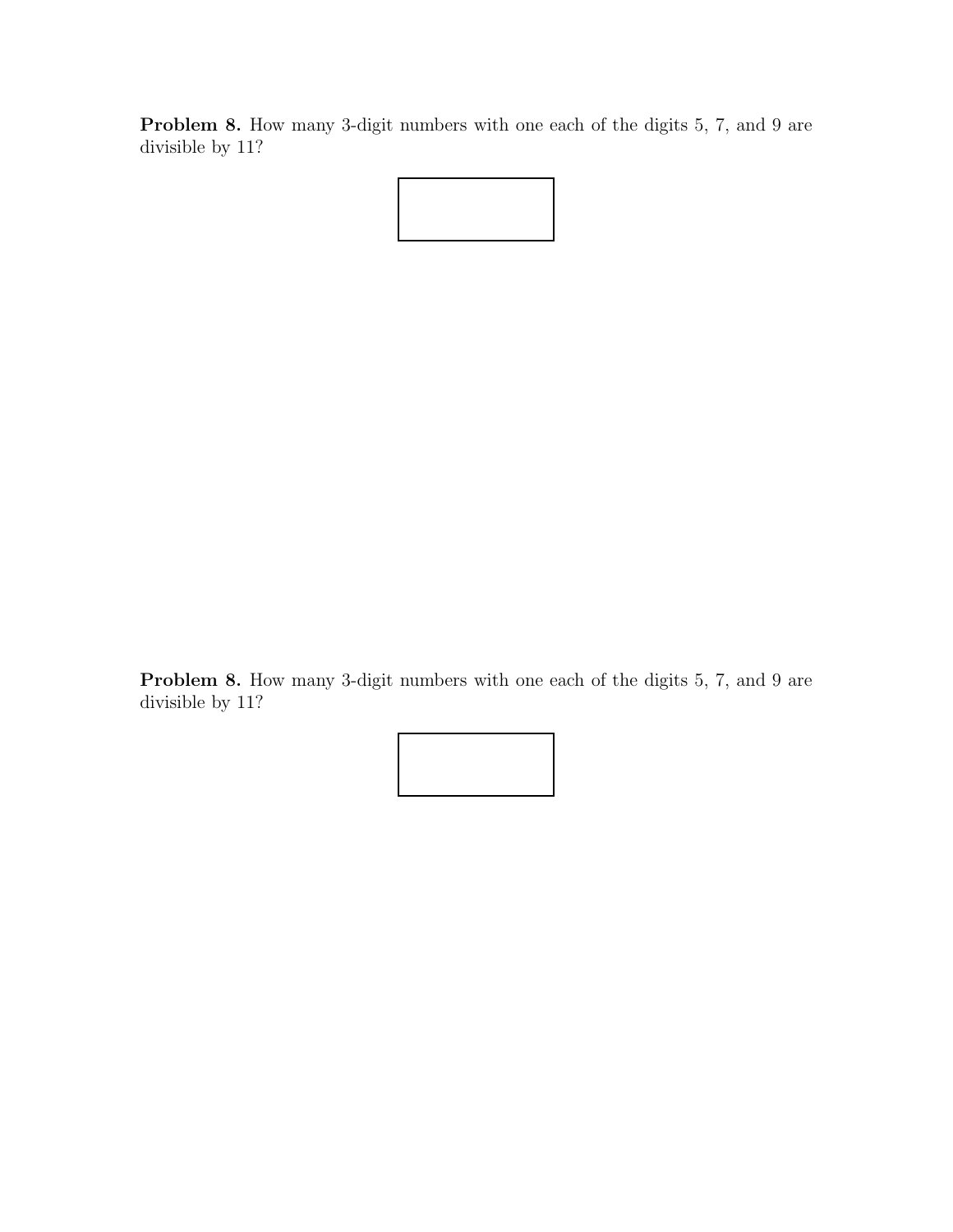Problem 9. Three point masses with masses 1, 2, and 2 are placed, equally spaced, on the unit circle. How far from the center of the circle is the center of mass?



Problem 9. Three point masses with masses 1, 2, and 2 are placed, equally spaced, on the unit circle. How far from the center of the circle is the center of mass?